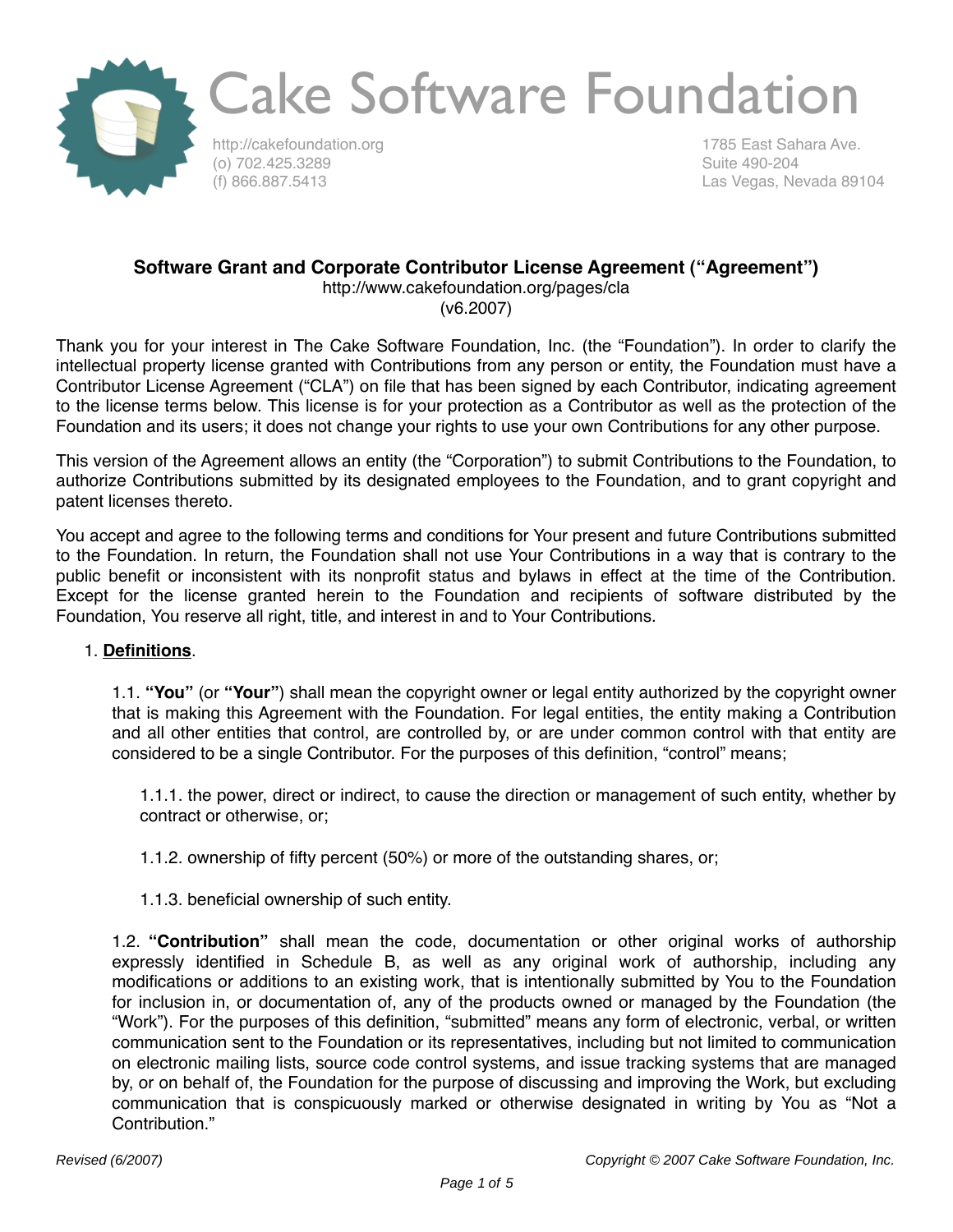

http://cakefoundation.org (o) 702.425.3289 (f) 866.887.5413

1785 East Sahara Ave. Suite 490-204 Las Vegas, Nevada 89104

2. **Grant of Copyright License.** Subject to the terms and conditions of this Agreement, You hereby grant to the Foundation and to recipients of software distributed by the Foundation a perpetual, worldwide, nonexclusive, no-charge, royalty-free, irrevocable copyright license to reproduce, prepare derivative works of, publicly display, publicly perform, sub-license, and distribute Your Contributions and such derivative works.

3. **Grant of Patent License.** Subject to the terms and conditions of this Agreement, You hereby grant to the Foundation and to recipients of software distributed by the Foundation a perpetual, worldwide, nonexclusive, no-charge, royalty-free, irrevocable (except as stated in this section) patent license to make, have made, use, offer to sell, sell, import, and otherwise transfer the Work, where such license applies only to those patent claims licensable by You that are necessarily infringed by Your Contribution(s) alone or by combination of Your Contribution(s) with the Work to which such Contribution(s) were submitted. If any entity institutes patent litigation against You or any other entity (including a cross-claim or counterclaim in a lawsuit) alleging that your Contribution, or the Work to which you have contributed, constitutes direct or contributory patent infringement, then any patent licenses granted to that entity under this Agreement for that Contribution or Work shall terminate as of the date such litigation is filed.

#### 4. **Representation.**

4.1. You represent that You are legally entitled to grant the above license. You represent further that each employee of the Corporation designated on Schedule A below (or in a subsequent written modification to that Schedule) is authorized to submit Contributions on behalf of the Corporation.

4.2. You represent that each of Your Contributions is Your original creation (see section 4.4 and 4.5 for submissions on behalf of others).

4.3. You are not expected to provide support for Your Contributions, except to the extent You desire to provide support. You may provide support for free, for a fee, or not at all. Unless required by applicable law or agreed to in writing, You provide Your Contributions on an "AS IS" BASIS, WITHOUT WARRANTIES OR CONDITIONS OF ANY KIND, either express or implied, including, without limitation, any warranties or conditions of TITLE, NON-INFRINGEMENT, MERCHANTABILITY, or FITNESS FOR A PARTICULAR PURPOSE.

4.4. You represent that Your Contribution submissions include complete details of any third-party license or other restriction (including, but not limited to, related patents and trademarks) of which you are personally aware and which are associated with any part of Your Contributions.

4.5. Should You wish to submit work that is not Your original creation, You may submit it to the Foundation separately from any Contribution, identifying the complete details of its source and of any license or other restriction (including, but not limited to, related patents, trademarks, and license agreements) of which you are personally aware, and conspicuously marking the work as "Submitted on behalf of a third-party: [named here]".

4.6. It is your responsibility to notify the Foundation when any change is required to the list of designated employees authorized to submit Contributions on behalf of the Corporation, or to the Corporation's Point of Contact with the Foundation.

4.7. You agree to notify the Foundation of any facts or circumstances of which you become aware that would make these representations inaccurate in any respect.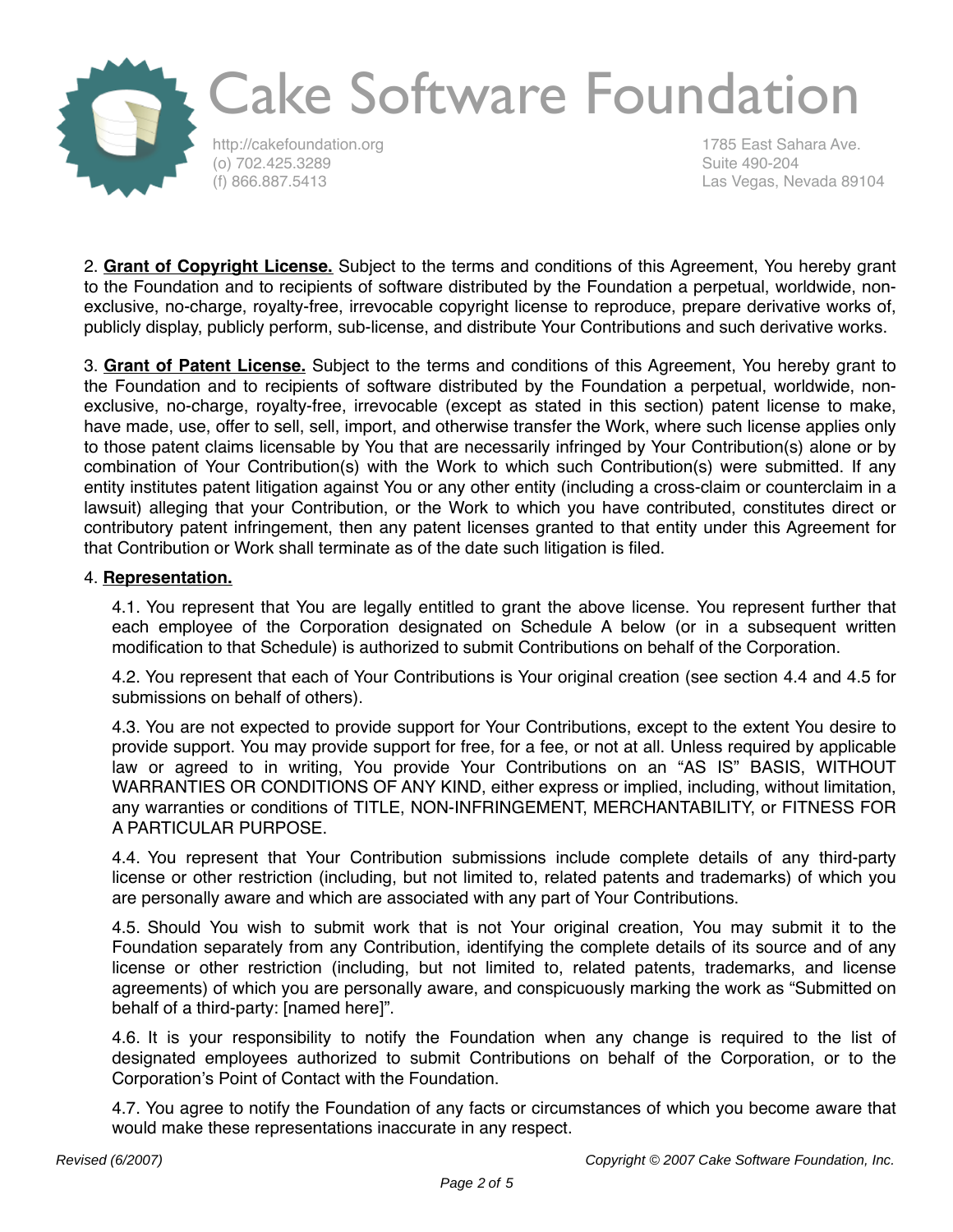

http://cakefoundation.org (o) 702.425.3289 (f) 866.887.5413

1785 East Sahara Ave. Suite 490-204 Las Vegas, Nevada 89104

#### 5. **Choice of Law**.

5.1. This Agreement shall be governed by and construed in accordance with the laws of the State of Nevada.

5.2. To the fullest extent permitted by law, any controversy or claim arising out of or relating to this Agreement, or the breach thereof, shall be settled by mandatory, final and binding arbitration in Los Angeles, CA, USA under the auspices of and in accordance with the rules, then pertaining, of the American Arbitration Association, to the extent not inconsistent with the Nevada Arbitration Rules and judgment upon the award rendered may be entered in any court having jurisdiction thereof. Nothing in this paragraph 5.2. shall limit any right that any Person may otherwise have to seek to obtain preliminary judgment upon the award rendered may be entered in any court having jurisdiction thereof. Nothing in this paragraph 5.2. shall limit any right that any Person may otherwise have to seek to obtain preliminary injunctive relief in order to preserve the status quo pending the disposition of any such arbitration proceeding.

5.3. In the event of any dispute, claim, arbitration or litigation with regard to this Agreement, the prevailing party shall be entitled to receive from the non-prevailing party, and the non-prevailing party shall promptly pay, all reasonable fees and expenses of counsel for the prevailing party incurred in connection with such dispute, claim, arbitration or litigation.

6. **Severability.** In case any provision in this Agreement shall be invalid, illegal or unenforceable, the validity, legality and enforceability of the remaining provisions shall not in any way be affected or impaired thereby.

If you have not already done so, please complete and send an original signed Agreement to:

Cake Software Foundation 1785 E. Sahara Avenue, Suite 490-204 Las Vegas, Nevada 89104.

If necessary, you may send it by facsimile to the Foundation at (866) 887-5413. Please read this document carefully before signing and keep a copy for your records.

| <u> 2000 - An Dùbhlachd ann an Dùbhlachd ann an Dùbhlachd ann an Dùbhlachd ann an Dùbhlachd ann an Dùbhlachd ann an </u> |                                                 |
|--------------------------------------------------------------------------------------------------------------------------|-------------------------------------------------|
|                                                                                                                          |                                                 |
|                                                                                                                          |                                                 |
|                                                                                                                          |                                                 |
|                                                                                                                          |                                                 |
| Revised (6/2007)                                                                                                         | Copyright © 2007 Cake Software Foundation, Inc. |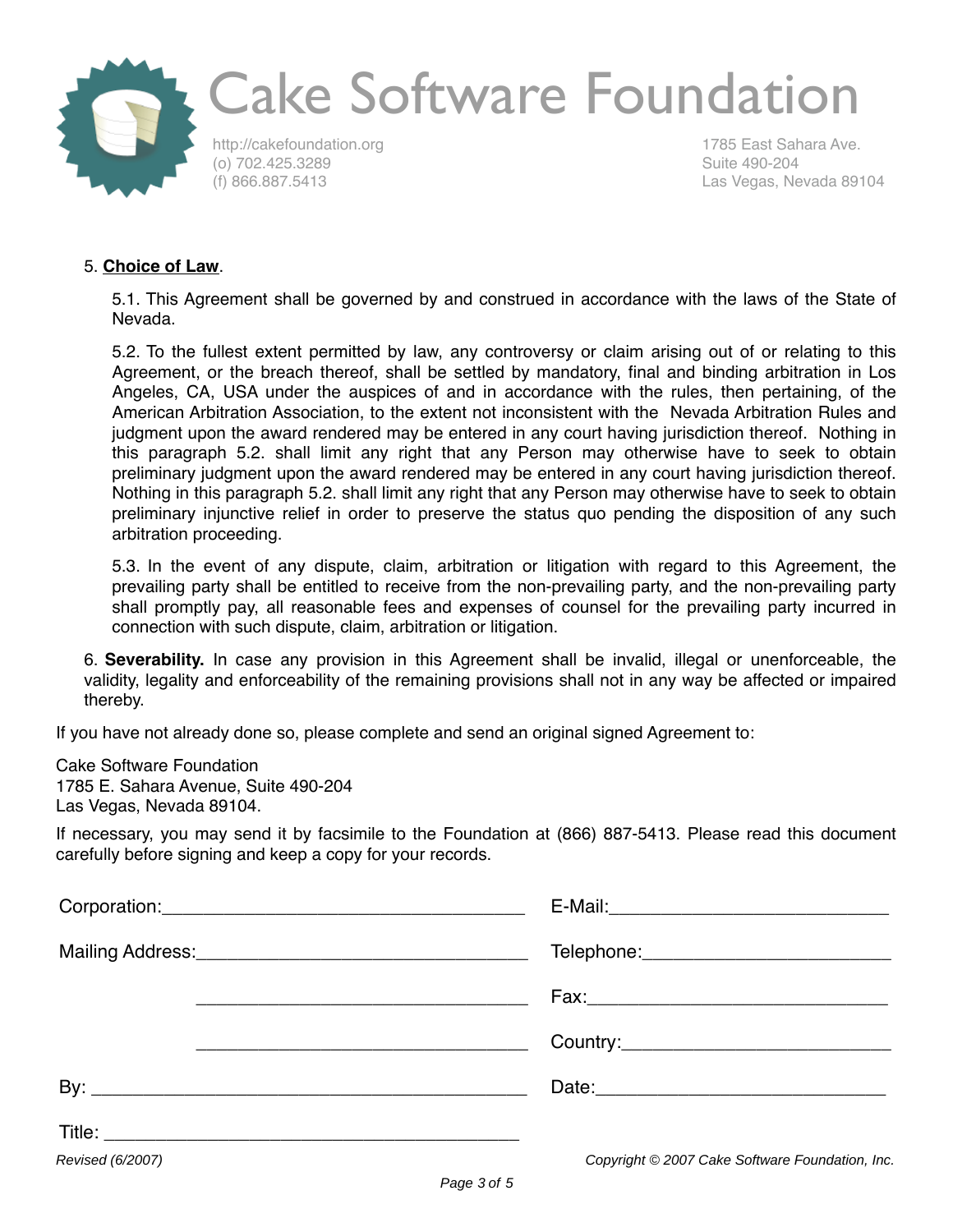

http://cakefoundation.org (o) 702.425.3289 (f) 866.887.5413

1785 East Sahara Ave. Suite 490-204 Las Vegas, Nevada 89104

#### **Schedule A**

Initial list of designated employees. NB: authorization is not tied to particular Contributions.